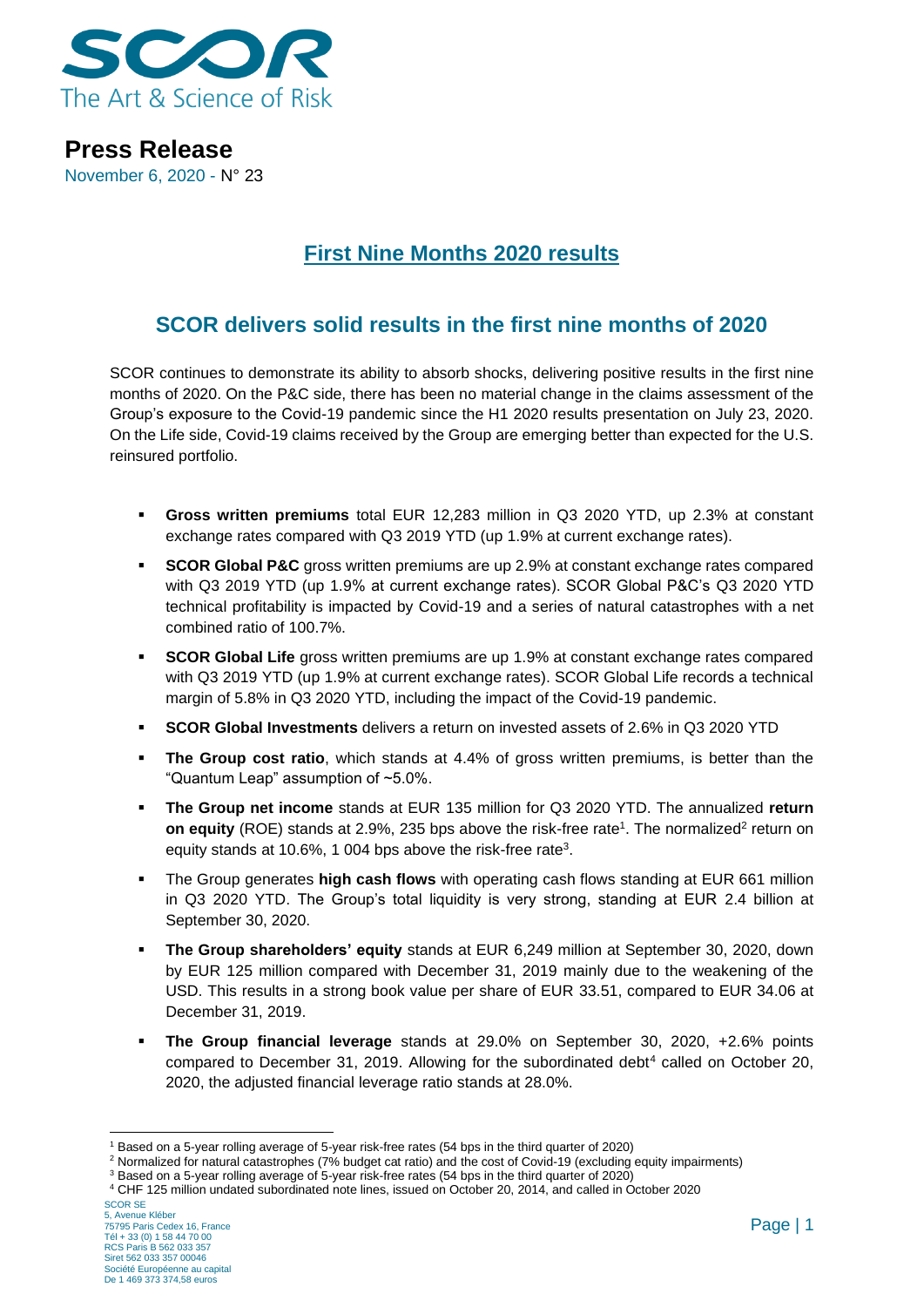

November 6, 2020 - N° 23

▪ **The estimated Group solvency ratio** stands at 215% on September 30, 2020, in the upper part of the optimal solvency range of 185% - 220% defined in "Quantum Leap". The increase compared to June 30, 2020 when it stood at 205%, is mainly related to strong operating capital generation in the third quarter of 2020 and the successful placement of a Tier 2 subordinated note in the amount of EUR 300 million<sup>5</sup>.

**Denis Kessler, Chairman & Chief Executive Officer of SCOR, comments:** *"SCOR continues to demonstrate the relevance of its strategy and the resilience of its business model in the first 9 months of 2020. The Group continues to expand its franchise and delivers positive results despite major shocks the industry has had to face since the beginning of the year, which include the Covid-19 pandemic as well as a series of natural catastrophes and very large scale man-made events. The Group continues to enjoy a very strong capital position, which has been recently recognized by all four major rating agencies - A.M. Best, Fitch, Moody's and Standard & Poor's - confirming SCOR's AA- financial strength credit rating. Leveraging its optimal solvency position and its Tier 1 franchise, the Group enters the renewal season in a very strong position to reap the benefits of the hardening pricing environment and the improvement of terms and conditions in the P&C market."*

**\*\*\***

### **Update on the Covid-19 pandemic**

The estimated cost of the Covid-19 pandemic booked in Q3 2020 YTD reaches EUR 256 million (net of retrocession, reinstatement premiums and before tax) on the P&C side<sup>6</sup> and EUR 251 million (net of retrocession and before tax) on the Life side<sup>7</sup>, of which EUR 233 million<sup>8</sup> relates to claims from the U.S. mortality portfolio and EUR 18 million for claims received in all other markets.

- **On the P&C side,** there has been no material change in the overall assessment of the Group's exposure to the Covid-19 pandemic since the H1 2020 results presentation on July 23, 2020, which confirms SCOR's prudent booking approach. As of September 30, 2020, the actual claims received related to the pandemic stand at a total of EUR 92 million, with only EUR 8 million paid at that date.
	- o Contingency business (event cancelation): SCOR does not underwrite this line of business on a standalone basis. The Group's exposure to this risk is very limited and comes from multi-line treaties. As a result, the impact of a "second wave" is also expected to be very limited;
	- o Credit, Surety & Political risks: Claims related to the Covid-19 pandemic are developing in line with expectations;
	- o Property Business Interruption (B.I.) risks: SCOR's exposures to Property Business Interruption relate to a very small amount of affirmative pandemic coverage and nondamage Business Interruption, mostly in Western Europe, with non-damage Business Interruption scarce in the U.S. and largely sub-limited in APAC. Several court decisions confirm strict adherence to clauses and contract wordings. Regarding the Financial Conduct Authority (FCA) case in the UK, there is a limited impact from the decision taken by the UK High Court in favor of policyholders, due to SCOR's limited exposure

<sup>5</sup> Press release of September 10, 2020

<sup>6</sup> Compared to EUR 248 million in the First Half 2020 financial statements

<sup>&</sup>lt;sup>7</sup> Compared to EUR 194 million in the First Half 2020 financial statements

<sup>&</sup>lt;sup>8</sup> Includes an estimate of Incurred but not reported (IBNR) claims for deaths prior to September 30, 2020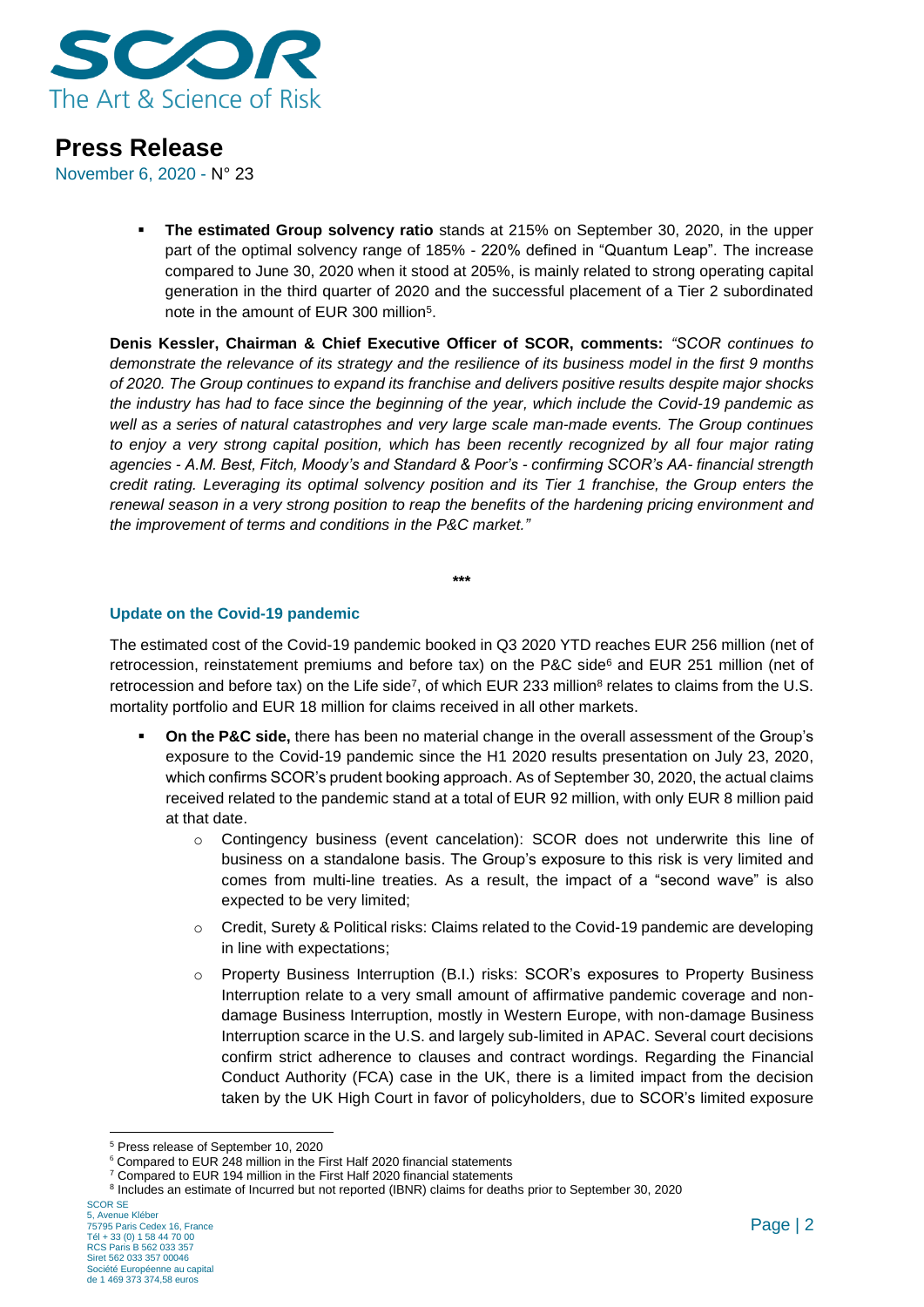

November 6, 2020 - N° 23

in that market.

- **On the Life side, the Covid-19 claims in the U.S. continue to emerge better than expected and** the assessment of SCOR Global Life's exposure to the Covid-19 pandemic is unchanged:
	- $\circ$  The impact of Covid-19 on the portfolio reinsured by the Group continues to be significantly less severe than on the general population;
	- o In Q3 2020 YTD, the incurred Covid-19 claims received by the Group in the U.S. portfolio continue to emerge at an amount lower than expected, with an actual over expected<sup>9</sup> ratio of 67% (as at September 30, 2020);
	- o The U.S. Covid-19 mortality impact is projected to reduce significantly over 2021 as one or more vaccines are anticipated to become available;
	- $\circ$  The Technical Margin is expected to return to the "Quantum Leap" assumption range in H2 2021.

### **SCOR group nine months and Q3 2020 key financial details**

|                                                | <b>YTD</b>                    |                               |            | <b>QTD</b> |         |            |
|------------------------------------------------|-------------------------------|-------------------------------|------------|------------|---------|------------|
| In EUR millions<br>(at current exchange rates) | <b>Nine</b><br>months<br>2020 | <b>Nine</b><br>months<br>2019 | Variation  | Q3 2020    | Q3 2019 | Variation  |
| Gross written premiums                         | 12.283                        | 12.055                        | $+1.9%$    | 4,088      | 4.045   | $+1.1%$    |
| Group cost ratio                               | 4.4%                          | 4.7%                          | $-0.3$ pts | 3.7%       | 4.7%    | $-1.0$ pts |
| Annualized ROE                                 | 2.9%                          | 8.8%                          | $-5.9$ pts | 7.1%       | 7.5%    | $-0.4$ pts |
| Net income <sup>*</sup>                        | 135                           | 401                           | $-66.3%$   | 109        | 115     | $-5.2%$    |
| Shareholders' equity                           | 6.249                         | 6.491                         | $-3.7%$    | 6,249      | 6.491   | $-3.7%$    |

*\* Consolidated net income, Group share.*

#### **Despite the Covid-19 pandemic, SCOR Global P&C underlying fundamentals remain strong over 2020, in line with "Quantum Leap" assumptions**

In Q3 2020 YTD, SCOR Global P&C delivers growth of 2.9% at constant exchange rates (+1.9% at current exchange rates) with gross written premiums reaching EUR 5,365 million. Excluding the negative impact of Covid-19 on premiums<sup>10</sup>, growth would stand at 5.7% (at constant exchange rates), in line with "Quantum Leap" assumptions<sup>11</sup>.

<sup>9</sup> The "actual over expected ratio" as of September 30, 2020, measures the relationship between (i) Covid-19 total paid claims (US only) as of September 30,2020 (amounting to EUR 111 million), and (ii) The portion of incurred claims related to the Covid-19 pandemic (US only) in the first nine months of 2020 that was expected to have been paid by September 30, 2020 (amounting to EUR 167 million). This amount reflects assumptions made regarding the expected level of Incurred But Not Reported claims and expected claim payment patterns.

<sup>&</sup>lt;sup>10</sup> The GWP have decreased by EUR 147 million as at Q3 2020 YTD due to Covid-19, essentially on Global Lines (Aviation,

Marine and Credit, Surety & Political risks) and MGA business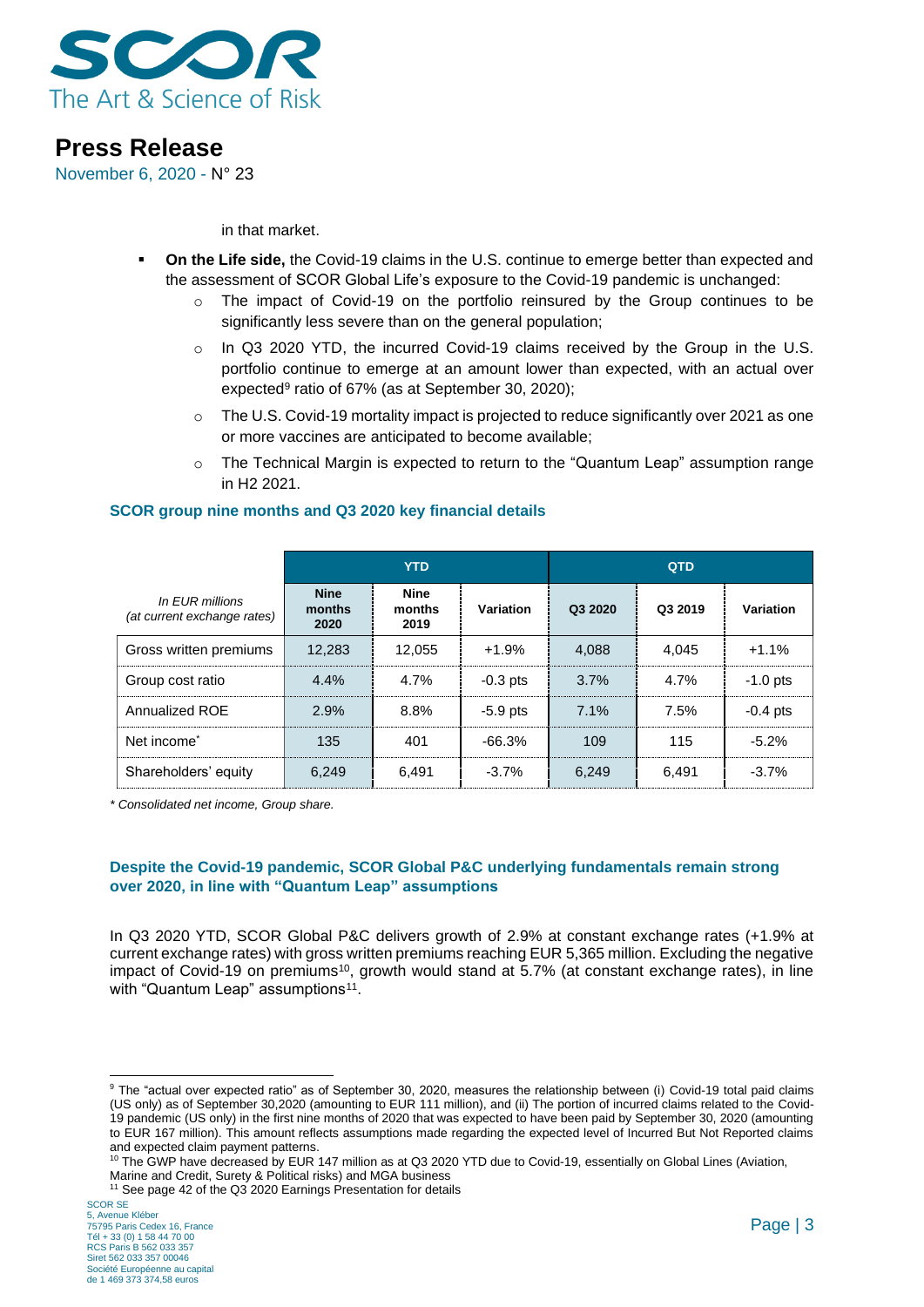

November 6, 2020 - N° 23

*SCOR Global P&C key figures:*

|                                                | <b>YTD</b>                    |                               |            |         |         |            | QTD |  |
|------------------------------------------------|-------------------------------|-------------------------------|------------|---------|---------|------------|-----|--|
| In EUR millions<br>(at current exchange rates) | <b>Nine</b><br>months<br>2020 | <b>Nine</b><br>months<br>2019 | Variation  | Q3 2020 | Q3 2019 | Variation  |     |  |
| Gross written premiums                         | 5,365                         | 5,264                         | $+1.9%$    | 1,847   | 1,818   | $+1.5%$    |     |  |
| Net combined ratio                             | 100.7%                        | 95.7%                         | $+5.0$ pts | 97.5%   | 99.4%   | $-1.9$ pts |     |  |

SCOR Global P&C delivers a combined ratio of 100.7% in Q3 2020 YTD, including an impact of 5.5% related to Covid-19 claims.

- The nat cat ratio stands at 6.5% in Q3 2020 YTD. This is below the 7% budget assumption despite high Q3 cat activity mainly in the U.S. (Hurricane Laura, Midwest Derecho).
- The net attritional loss and commission ratio stands at 88.3% in Q3 2020 YTD. In addition to Covid-19 claims, the net attritional ratio was also impacted by the Beirut port explosion (EUR 44 million net of retrocession). Excluding the impact of Covid-19-related claims, the net attritional loss and commission ratio would stand at 82.8% YTD, 1.5 points above 2019 which benefited from reserve releases of EUR 60 million before tax (1.4 points)
- The management expense ratio stands at 5.9% in Q3 2020 YTD, down 0.9 point compared with last year (6.8%).

The normalized net combined ratio for nat cat and Covid-19-related impacts stands at 95.7%, in line with "Quantum Leap" assumptions<sup>12</sup> and improving compared to Q3 2019 YTD when it stood at 96.2%.

### **SCOR Global Life absorbs the shock of Covid-19 and demonstrates the resilience of its business model**

In Q3 2020 YTD, SCOR Global Life's gross written premiums stand at EUR 6,918 million, up 1.9% at constant exchange rates (up 1.9% at current exchange rates) compared to Q3 2019 YTD. This volume increase is driven by continued strategic franchise development, particularly in Asian markets. The growth has been achieved despite targeted market exits and Covid-related delays in completing large transactions.

*SCOR Global Life key figures:* 

|                                                | <b>YTD</b>                    |                               |            | <b>QTD</b> |         |            |
|------------------------------------------------|-------------------------------|-------------------------------|------------|------------|---------|------------|
| In EUR millions (at current<br>exchange rates) | <b>Nine</b><br>months<br>2020 | <b>Nine</b><br>months<br>2019 | Variation  | Q3 2020    | Q3 2019 | Variation  |
| Gross written premiums                         | 6.918                         | 6.791                         | $+1.9%$    | 2.241      | 2.227   | $+0.6%$    |
| Life technical margin                          | 5.8%                          | 7.2%                          | $-1.4$ pts | 6.7%       | 7.3%    | $-0.6$ pts |

SCOR SE <sup>12</sup> See page 42 of the Q3 2020 Earnings Presentation for details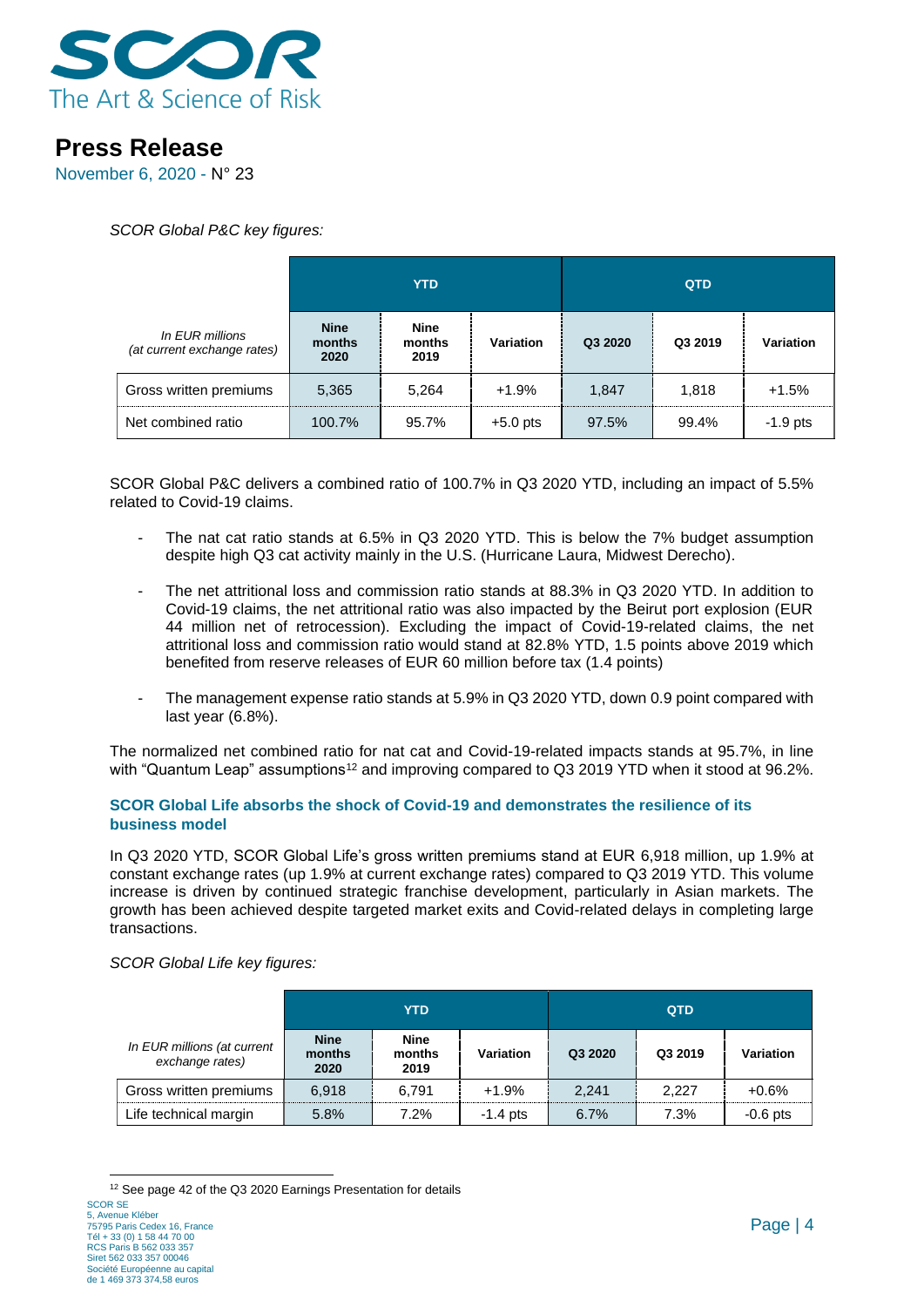

November 6, 2020 - N° 23

The net technical result reaches EUR 361 million in Q3 2020 YTD (-20.3% at current exchange rates compared to Q3 2019 YTD), benefitting from active portfolio management and a strong reserving position

The Q3 2020 YTD booked Covid-19 claims (including IBNR<sup>13</sup>) stand at EUR 251 million (net of retrocession, before tax) of which:

- EUR 233 million for booked and estimated incurred mortality claims in the U.S.;
- EUR 18 million for claims in all other markets.

The current claims outlook for Q4 2020 is expected to translate into a technical margin estimated at between 5.5% and 6.0% for FY 2020

#### **SCOR Global Investments delivers a return on invested assets of 2.6% in Q3 2020 YTD**

Total investments reach EUR 28.4 billion, with total invested assets of EUR 20.4 billion and funds withheld<sup>14</sup> of EUR 8.0 billion.

Following a freeze of its reinvestment between March and May 2020, SCOR's investment strategy was resumed in June 2020.

The prudent asset allocation reflects the current environment and a cautious positioning of the fixed income portfolio:

- Liquidity stands at 11% (compared to 13% at Q2 2020) of total invested assets;
- Corporate bonds account for 43% (compared to 41% at Q2 2020) of total invested assets; and
- The fixed income portfolio is of very high quality, with an average rating of A+, and a duration of 3.4 years<sup>15</sup>.

The investment portfolio remains highly liquid, with financial cash flows<sup>16</sup> of EUR 8.4 billion expected over the next 24 months

|                                                                      | <b>YTD</b>                    |                               |            | <b>QTD</b> |         |            |
|----------------------------------------------------------------------|-------------------------------|-------------------------------|------------|------------|---------|------------|
| In EUR millions (at current<br>exchange rates)                       | <b>Nine</b><br>months<br>2020 | <b>Nine</b><br>months<br>2019 | Variation  | Q3 2020    | Q3 2019 | Variation  |
| Total investments                                                    | 28,440                        | 28.540                        | $-0.4%$    | 28,440     | 28.540  | $-0.4%$    |
| of which total<br>invested assets                                    | 20,414                        | 20.347                        | $+0.3%$    | 20.414     | 20.347  | $+0.3%$    |
| of which total<br>funds withheld by<br>cedants and other<br>deposits | 8,026                         | 8,193                         | $-2.0%$    | 8.026      | 8.193   | $-2.0%$    |
| Return on investments*                                               | 2.2%                          | 2.4%                          | $-0.2$ pts | 2.3%       | 2.7%    | $-0.4$ pts |
| Return on invested<br>assets <sup>**</sup>                           | 2.6%                          | 3.0%                          | $-0.4$ pts | 2.6%       | 3.4%    | $-0.8$ pts |

*SCOR Global Investments key figures:*

<sup>&</sup>lt;sup>13</sup> Due to typical reporting delays with claims, this amount includes an estimate in respect of incurred-but-not-reported (IBNR) claims for US deaths prior to September 30, 2020. The ultimate cost of the IBNR claims may differ from the Q3 estimated IBNR for various reasons, including: the extent to which mortality rates from Covid-19 in SGL's US portfolio are lighter than among the general US population; volatility in the profile of claims amounts per death

<sup>&</sup>lt;sup>14</sup> Funds withheld & other deposits

<sup>&</sup>lt;sup>15</sup> Compared to a duration on the fixed income portfolio of 3.1 years in Q2 2020 (duration on total invested assets of 3.4 years vs. 3.2 years in Q2 2020)

<sup>&</sup>lt;sup>16</sup> As of September 30, 2020. Investable cash includes current cash balances, and future coupons and redemptions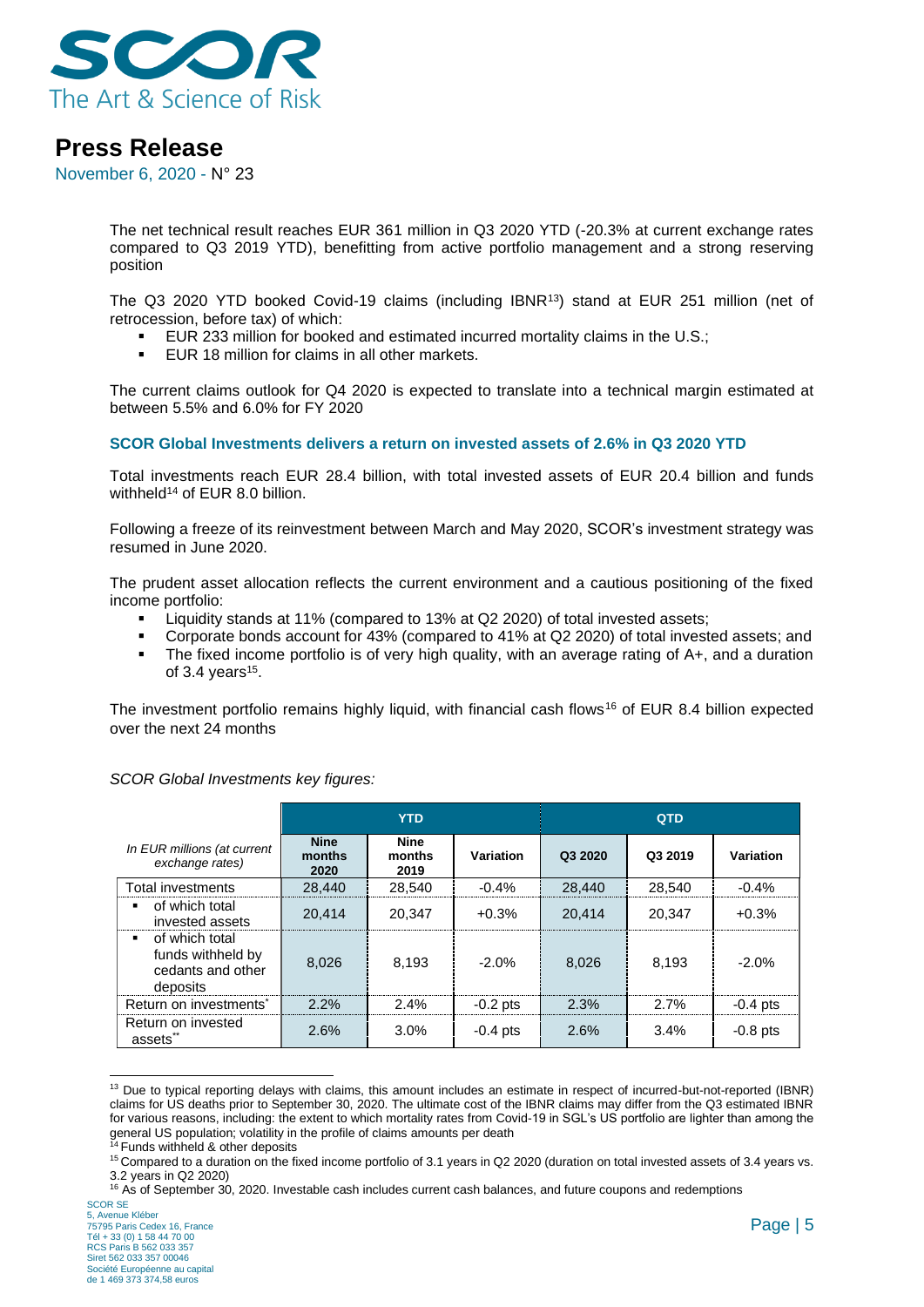

November 6, 2020 - N° 23

(\*) Annualized, including interest on deposits (i.e. interest on funds withheld). (\*\*) Annualized, excluding interest on deposits (i.e. interest on funds withheld).

The investment income on invested assets stands at EUR 394 million in Q3 2020 YTD, with realized gains of EUR 116 million, largely coming from the real estate portfolio in Q1 2020, and from the fixed income portfolio in Q3 2020. This translates into a return on invested assets of 2.6% in Q3 2020 YTD.

The income yield stands at 2.1% in Q3 2020 YTD with limited impairments of -0.3%<sup>17</sup>.

The reinvestment yield stands at 1.4% at the end of Q3 2020 YTD<sup>18</sup>, reflecting the lower interest rate environment (notably in the U.S.) and the normalization of credit spreads.

Based on the current market conditions, the return on invested assets is expected to reach ~2.3% for the full year 2020, including allowance for impairments.

> **\* \* \***

<sup>&</sup>lt;sup>17</sup> Impairment charge excluding regular IFRS amortization of real estate assets

<sup>18</sup> Corresponds to theoretical reinvestment yields based on Q3 2020 asset allocation of asset yielding classes (i.e. fixed income, loans and real estate), according to current reinvestment duration assumptions and spreads, currencies, yield curves as of September 30, 2020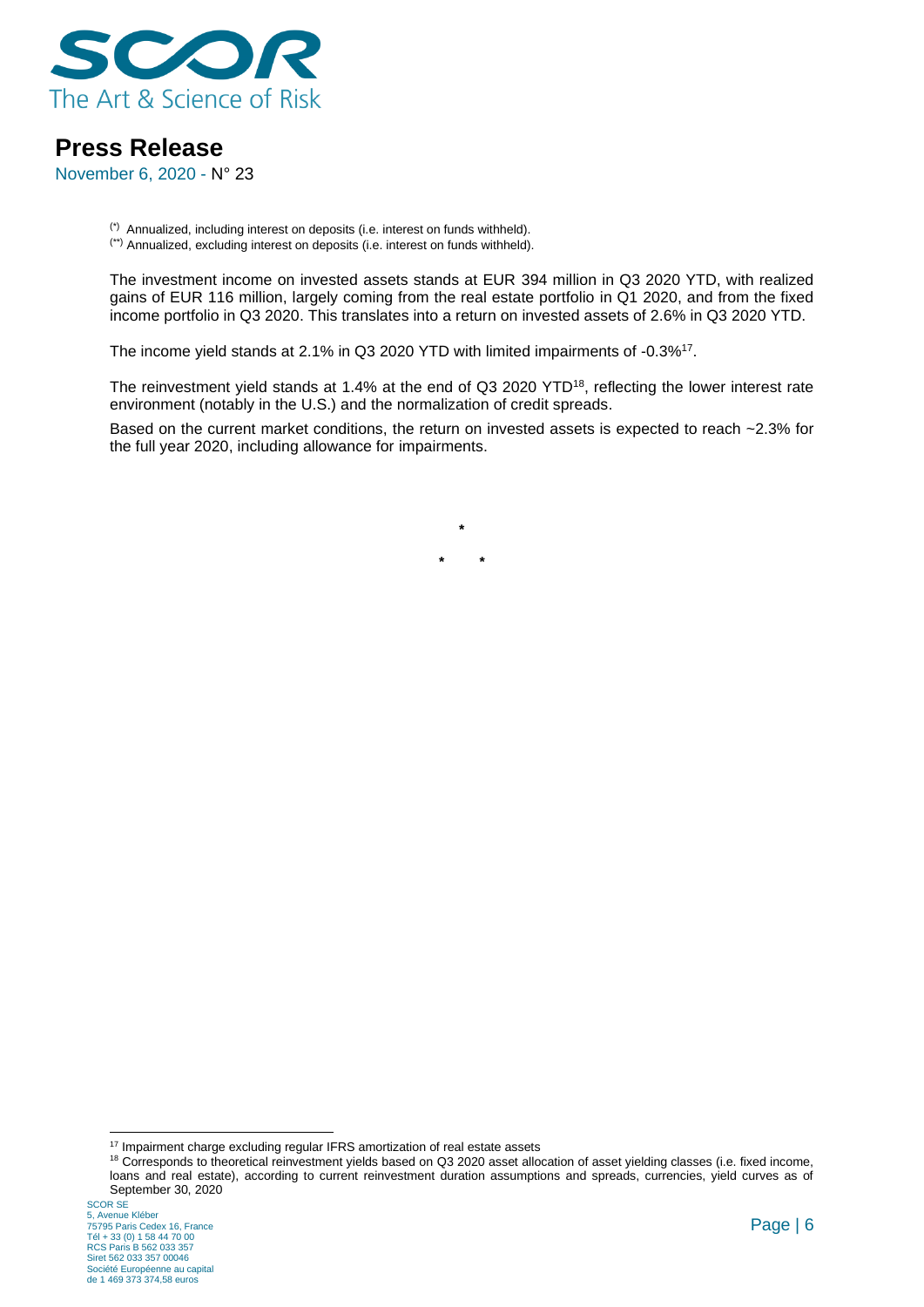

November 6, 2020 - N° 23

### **APPENDIX**

### **1 - P&L key figures Q3 2020 YTD and Q3 2020 standalone**

|                                                         | <b>YTD</b>                    |                               |                  | QTD     |         |           |
|---------------------------------------------------------|-------------------------------|-------------------------------|------------------|---------|---------|-----------|
| In EUR millions (rounded,<br>at current exchange rates) | <b>Nine</b><br>months<br>2020 | <b>Nine</b><br>months<br>2019 | <b>Variation</b> | Q3 2020 | Q3 2019 | Variation |
| <b>Gross written</b><br>premiums                        | 12,283                        | 12,055                        | $+1.9%$          | 4,088   | 4,045   | $+1.1%$   |
| P&C gross written<br>premiums                           | 5,365                         | 5,264                         | $+1.9%$          | 1,847   | 1,818   | $+1.5%$   |
| Life gross written<br>premiums                          | 6,918                         | 6,791                         | $+1.9%$          | 2,241   | 2,227   | $+0.6%$   |
| <b>Investment income</b>                                | 462                           | 496                           | $-6.9\%$         | 160     | 187     | $-14.4%$  |
| <b>Operating results</b>                                | 308                           | 667                           | $-53.8%$         | 180     | 186     | $-3.2%$   |
| Net income <sup>1</sup>                                 | 135                           | 401                           | $-66.3%$         | 109     | 115     | $-5.2%$   |
| Earnings per share<br>(EUR)                             | 0.73                          | 2.16                          | $-66.3%$         | 0.59    | 0.62    | $-4.7%$   |
| <b>Operating cash flow</b>                              | 661                           | 573                           | $+15.4%$         | 317     | 540     | $-41.3%$  |

*1: Consolidated net income, Group share.*

### **2 - P&L key ratios 2020 YTD and Q3 2020 standalone**

|                                              | YTD                           |                        |            | <b>QTD</b> |         |                  |
|----------------------------------------------|-------------------------------|------------------------|------------|------------|---------|------------------|
|                                              | <b>Nine</b><br>months<br>2020 | Nine<br>months<br>2019 | Variation  | Q3 2020    | Q3 2019 | <b>Variation</b> |
| <b>Return on</b><br>investments <sup>1</sup> | 2.2%                          | 2.4%                   | $-0.2$ pts | 2.3%       | 2.7%    | $-0.4$ pts       |
| <b>Return on invested</b><br>assets $1,2$    | 2.6%                          | $3.0\%$                | $-0.4$ pts | 2.6%       | $3.4\%$ | $-0.8$ pts       |
| <b>P&amp;C</b> net combined<br>ratio $3$     | 100.7%                        | 95.7%                  | $+5.0$ pts | 97.5%      | 99.4%   | $-1.9$ pts       |
| Life technical margin <sup>4</sup>           | 5.8%                          | 7.2%                   | $-1.4$ pts | 6.7%       | 7.3%    | $-0.6$ pts       |
| Group cost ratio <sup>5</sup>                | 4.4%                          | $4.7\%$                | $-0.3$ pts | 3.7%       | 4.7%    | $-1.0$ pts       |
| <b>Return on equity</b><br>(ROE)             | 2.9%                          | 8.8%                   | $-5.9$ pts | 7.1%       | 7.5%    | $-0.4$ pts       |

1: Annualized; 2: Excluding funds withheld by cedants; 3: The net combined ratio is the sum of the total claims, the total *commissions and the total P&C management expenses, divided by the net earned premiums of SCOR Global P&C; 4: The*  technical margin for SCOR Global Life is the technical result divided by the net earned premiums of SCOR Global Life; 5: The *cost ratio is the total management expenses divided by the gross written premiums.*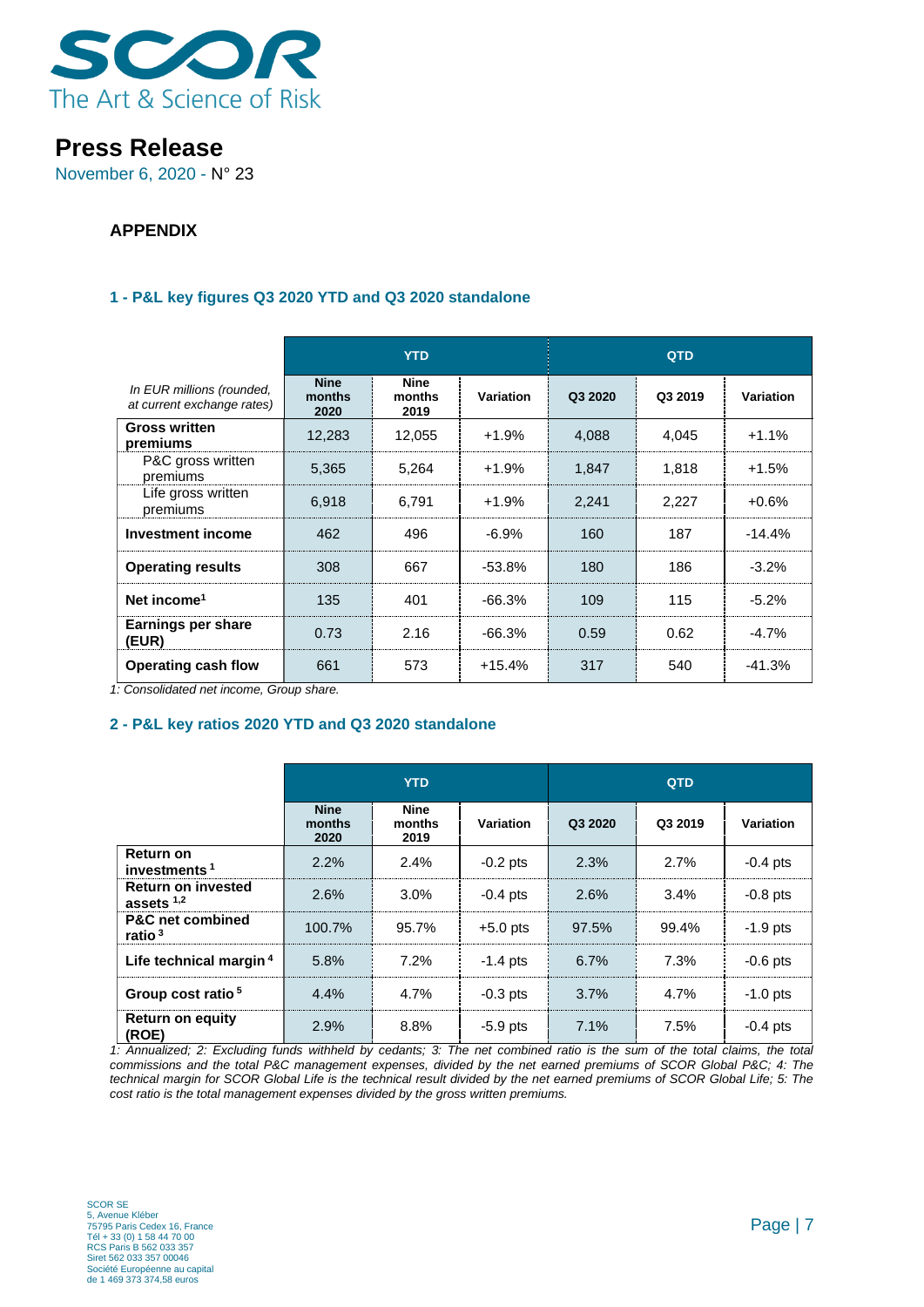

November 6, 2020 - N° 23

**3 - Balance sheet key figures as on September 30, 2020 (in EUR millions, at current exchange rates)**

|                                  | As on<br><b>September 30, 2020</b> | As on<br>December 31, 2019 | Variation  |
|----------------------------------|------------------------------------|----------------------------|------------|
| Total investments <sup>1,2</sup> | 28.440                             | 28.854                     | $-1.4%$    |
| Technical reserves (gross)       | 30.430                             | 31.236                     | $-2.6%$    |
| Shareholders' equity             | 6.249                              | 6.374                      | $-2.0%$    |
| Book value per share (EUR)       | 33.51                              | 34.06                      | $-1.6%$    |
| <b>Financial leverage ratio</b>  | 29.0%                              | 26.4%                      | $+2.6$ pts |
| Total liquidity <sup>3</sup>     | 2.404                              | 1.532                      | $+56.9%$   |

*<sup>1</sup> Total investment portfolio includes both invested assets and funds withheld by cedants and other deposits, accrued interest, cat bonds, mortality bonds and FX derivatives; <sup>2</sup> Excluding 3rd party net insurance business investments; <sup>3</sup> Includes cash and cash equivalents.*

### **4 - "Quantum Leap" targets**

|               | <b>Targets</b>                                                                  |
|---------------|---------------------------------------------------------------------------------|
| Profitability | $\vert$ ROE > 800 bps above 5-year risk-free rate <sup>1</sup> across the cycle |
| ∣ Solvency    | Solvency ratio in the optimal 185% - 220% range                                 |

*<sup>1</sup> Based on a 5-year rolling average of 5-year risk-free rates.*

#### **5 - "Quantum Leap" assumptions**

|                    |                                      | <b>Assumptions</b>                  |
|--------------------|--------------------------------------|-------------------------------------|
|                    | Gross written premium growth         | $~14\%$ to 8% annual growth         |
| <b>P&amp;C</b>     | Net combined ratio                   | $-95\%$ to 96%                      |
|                    | Value of New Business <sup>1</sup>   | $~5\%$ to 9% annual growth          |
|                    | Gross written premium growth         | ~3% to 6% annual growth             |
| Life               | Net technical margin                 | $\sim$ 7.2% to 7.4%                 |
|                    | Value of New Business <sup>1</sup>   | $\sim$ 6% to 9% annual growth       |
| <b>Investments</b> | Annualized return on invested assets | $\approx$ 2.4% to 2.9% <sup>2</sup> |
|                    | Gross written premium growth         | $~14\%$ to 7% annual growth         |
|                    | Leverage                             | $-25%$                              |
| Group              | Value of New Business <sup>1</sup>   | $~5\%$ to 9% annual growth          |
|                    | Cost ratio                           | $-5.0\%$                            |
|                    | Tax rate                             | $~20\%$ to 24%                      |

*1 Value of New Business after risk margin and tax*

*2 Annualized ROIA on average over "Quantum Leap" under Summer 2019 economic and financial environment*